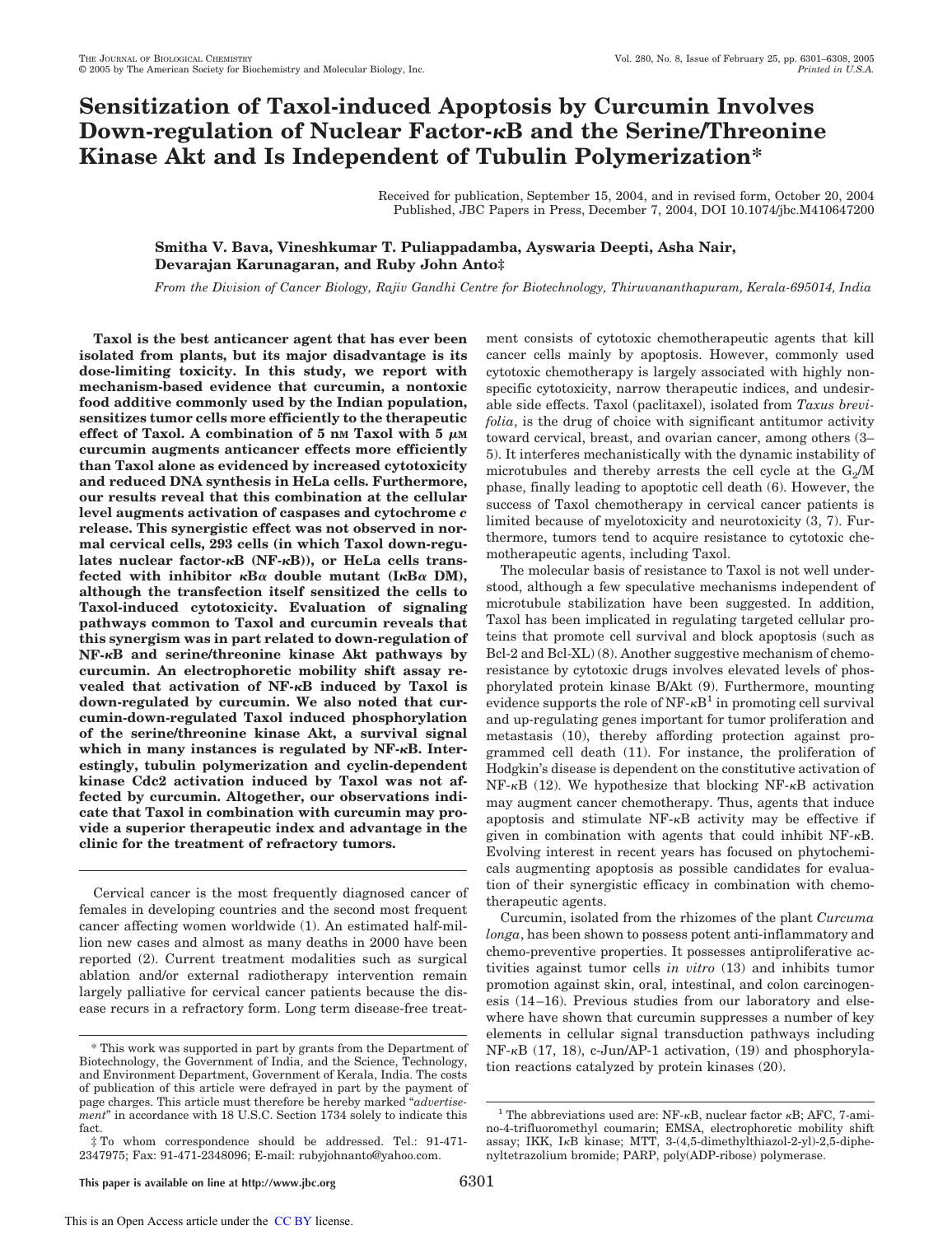

B

FIG. 1. **Taxol-induced growth inhibition and DNA synthesis are potentiated by curcumin.** *A*, HeLa cells were treated with Taxol and/or curcumin as indicated and incubated for 72 h, and cell viability was assessed by MTT assay as described under "Experimental Procedures." *B*, HeLa cells were treated with Taxol and/or curcumin as indicated for 24 h, and [3H]thymidine incorporation was determined as described under "Experimental Procedures."



The present communication suggests a combination treatment synergism of great effectiveness by combining curcumin and Taxol. We assessed potential molecular mechanism supporting this synergistic effect with emphasis on determining whether the combination treatment enhanced inhibition of the antiapoptotic signal transducers Akt and  $NF- $\kappa$ B$ , leading to increased activation of caspase-mediated apoptosis. Moreover, combinatorial strategy dramatically lowered the inhibitory concentration of Taxol to induce a cytotoxic response, suggesting that curcumin may have potential for use in combination regimens with Taxol.

#### EXPERIMENTAL PROCEDURES

*Cell Lines—*The human cervical cancer cell lines HeLa, SiHa, CaSki, and ME-180 and the human kidney cell line 293 were obtained from the National Centre for Cell Science, Pune, India and maintained in Dulbecco's modified Eagle's medium containing 10% fetal bovine serum and  $1 \times$  antibiotic-antimycotic.

*Chemicals—*Antibodies against caspase-8, -9, -3, and -7, poly(ADPribose) polymerase (PARP), Akt, phospho-Akt, and phospho-IKK were purchased from Cell Signaling (Beverly, MA), and those against cytochrome  $c$ ,  $\beta$ -tubulin, IKK- $\beta$ , p50, RelA, and Cdc2 were obtained from Santa Cruz Biotechnology (Santa Cruz, CA). Taxol and substrates for caspase-3 (acetyl-DEVD-AFC), caspase-8 (benzyloxycarbonyl-IETD-AFC), and caspase-9 (acetyl-LEHD-AFC) were procured from Calbiochem (San Diego, CA). All other chemicals were purchased from Sigma if not otherwise indicated.

*Primary Culture—*Normal cervical epithelial cells were isolated from a patient undergoing hysterectomy for fibroids who had a normal cervical smear before surgery. Ectocervical lips were collected aseptically in Hank's balanced salt solution containing antibiotics. After scraping off the keratinocyte layer, the ectocervical tissue was cut into fine pieces, treated with collagenase (0.2 mg/ml), dissolved in serum-free medium, and incubated overnight at 4 °C. The cells obtained were diluted in MCDB-131 medium containing 20% serum and growth factors, and the debris was allowed to settle. The supernatant was then centrifuged at 3,500 rpm for 7 min, and the pellet was seeded in complete medium.

*Mode of Treatment—*In all combination treatments curcumin was added 2 h before Taxol. For the MTT assay,  $[{}^{3}H]$ thymidine incorporation and annexin V-PI staining,  $5 \times 10^3$  cells/well were seeded in 96-well plates. For the comet assay, Western immunoblot, spectrofluorimetric assay, transfection, and electrophoretic mobility shift assay  $(EMSA)$   $1 \times 10^6$  cells per 60-mm plate were seeded.

*MTT Assay—*Cytotoxic effect of Taxol and/or curcumin was determined by MTT assay as described earlier (21). Briefly, after a PBS wash, 100  $\mu$ l of Dulbecco's modified Eagle's medium and 25  $\mu$ l of MTT solution (5 mg/ml in phosphate-buffered saline) was added to cells (untreated and treated) cultured in 96-well plates. Cells were incubated for 2 h, and 0.1 ml of the extraction buffer (20% sodium dodecyl sulfate in 50% formamide) was added. After an overnight incubation at 37 °C, the optical densities at 570 nm were measured using a plate reader (Bio-Rad) with the extraction buffer as blank. The relative cell viabilities in percentage were calculated by comparing the viability of the treated cells with that of the control.

*[ <sup>3</sup>H]Thymidine Incorporation—*Inhibition of DNA synthesis induced

by Taxol and/or curcumin was assessed by a [3H] thymidine incorporation assay as described previously (18).

*Comet Assay—*DNA damage induced by Taxol and/or curcumin was studied by comet assay as described by Singh *et al.* (22).

*Annexin V-Propidium Iodide Staining—*The membrane flip-flop induced by Taxol and/or curcumin was assessed essentially as described previously (23) according to manufacturer's protocol (annexin V apoptosis detection kit, Santa Cruz Biotechnology).

*Detection of Caspase Activation, PARP Cleavage, and Cdc2 Overexpression—*Western blot analysis was done to detect Cdc2, caspase-8, -9, -3 and -7, and PARP as described previously (21) using enhanced chemiluminescence (Amersham Biosciences) or the alkaline phosphatase method.

*Assay of Caspases—*The enzymatic activities of caspase-3, -8, and -9 were assayed spectrofluorometrically (Perkin Elmer LS-50) as described earlier (23) with excitation and emission wavelengths of 400 and 505 nm, respectively.

*Measurement of Cytochrome c Release—*Mitochondria-free cytosol was isolated as described earlier (21) using a Dounce homogenizer and Western blotted against anti-cytochrome *c*.

*EMSA*—To detect NF- $\kappa$ B activation, EMSA was performed, and the specificity of the bands was confirmed by super shift (24) and visualized by a phosphorimaging device (Bio-Rad Personal FX).

*Stable Transfection*—Cells were transfected with  $pcDNA3-I<sub>K</sub>B<sub>\alpha</sub> DM$ (double mutant) or the empty vector pcDNA3 using the calcium-phosphate transfection kit (Invitrogen) according to the manufacturer's protocol and grown in selection medium (600  $\mu$ g/ml G418), and the clones that formed were picked up as described elsewhere (23).

*Tubulin Polymerization Assay—*Polymerized and non-polymerized tubulins were extracted as described elsewhere (25), and the respective levels were assessed by Western blotting against anti- $\beta$ -tubulin.

### RESULTS

*Taxol-induced Growth Inhibition, DNA Synthesis, and Morphological Alterations Are Potentiated by Curcumin—*Our objective in this study was to investigate whether there is any synergism between Taxol and curcumin and, if so, to find the most efficient combination of doses of the two. We screened four human-derived cervical cancer cell lines to evaluate their sensitivity to Taxol and curcumin by MTT assay, which is a very convenient method for assessing drug sensitivity. Our findings revealed 100 nM Taxol to be highly toxic to almost all of the investigated cell types, whereas curcumin up to 10  $\mu$ M exhibited no significant effect on cell viability (data not shown). HeLa appeared to be the most sensitive among the panel of cell lines evaluated; we therefore continued our studies using HeLa cells. The latter were evaluated for their sensitivity toward various concentrations of Taxol and curcumin by MTT assay. Results obtained reveal that relative to control, 5 and 10 nM Taxol induced 17 and 50% cytotoxicity respectively, whereas a combination dose of 5 nm Taxol and 5  $\mu$ M curcumin induced 35% cytotoxicity (Fig. 1*A*). Furthermore, we examined the effects of Taxol and curcumin individually and the effect of their combinatorial regimen on DNA synthesis. Whereas 10 and 5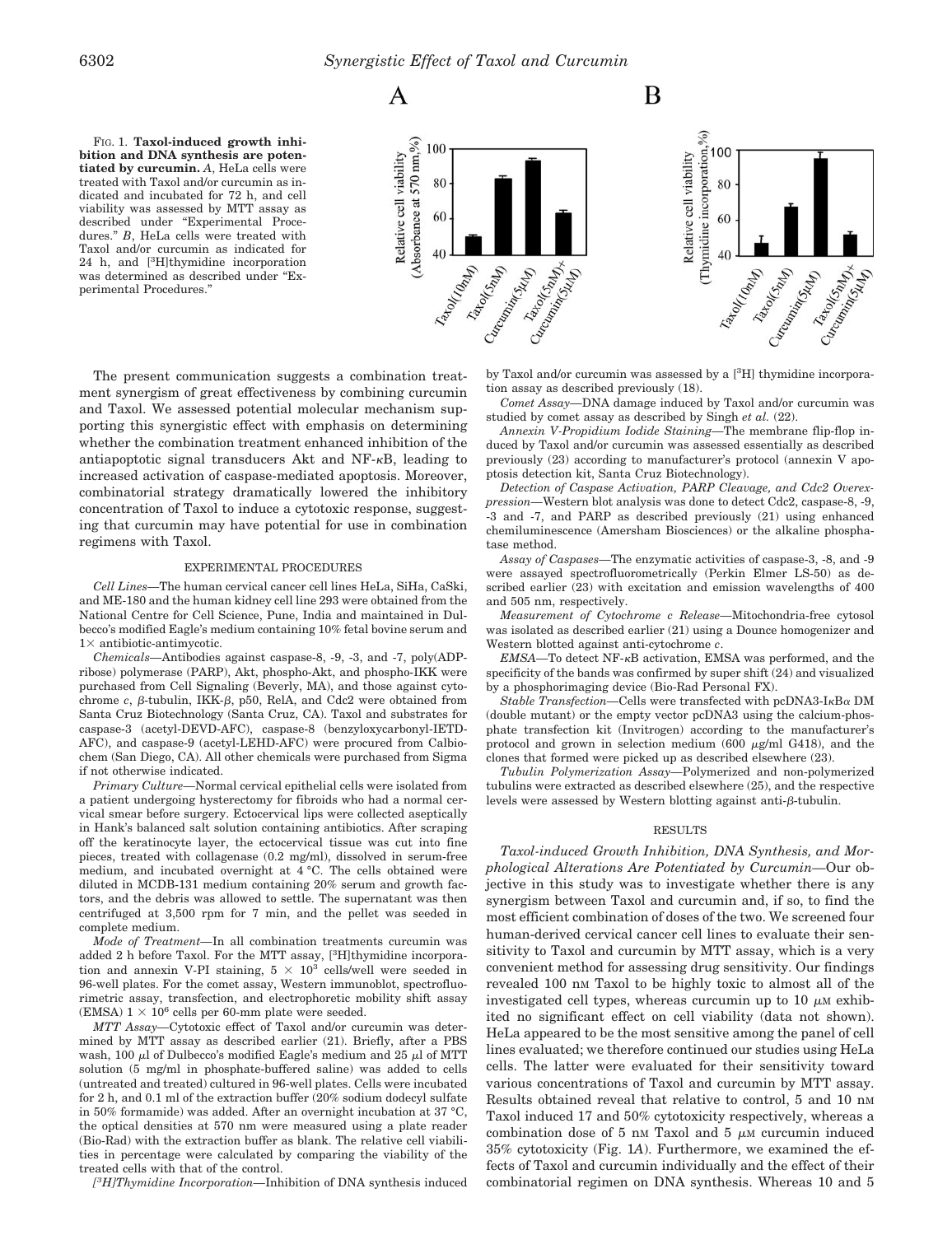FIG. 2. **Curcumin potentiates Taxolinduced DNA fragmentation and membrane flip-flop.** *A*, HeLa cells were treated with Taxol (5 nM) and/or curcumin  $(5 \mu M)$  for 24 h, trypsinized, and pelleted, and a comet assay was done as described under "Experimental Procedures." Cells with damaged DNA in various fields were counted, and the average was taken. The experiment was repeated once more with similar results. *B*, HeLa cells were treated with Taxol (5 nM) and/or curcumin  $(5 \mu M)$  for 16 h and stained for annexin-V-PI positivity as described under "Experimental Procedures." Annexin V positive cells in various fields were counted, and the average was taken. The experiment was repeated three times with similar results



nM Taxol induced 47 and 68% thymidine incorporation respectively, a combination of 5 nm Taxol and 5  $\mu$ M curcumin induced 52% of the same (Fig. 1*B*). These results indicate that curcumin and Taxol, when used in combination, induce almost double the amount of cell death compared with Taxol *per se*. Apoptotic bodies were observed to be comparatively more in wells treated with the combination as compared with individual treatments (data not shown).

*Curcumin Potentiated Taxol-induced Cell Damage and DNA Fragmentation in HeLa Cells—*Comet assay and annexin staining also extend support to the proposed combination hypothesis. Comparison of the tail length of the comets clearly reveals that 5 nm Taxol-induced DNA fragmentation  $(42%)$  is significantly enhanced by pre-treatment with 5  $\mu$ M curcumin (82%; Fig. 2*A*). Bright green annexin fluorescence was imparted to membranes of the apoptotic cells revealing flip-flop of phosphatidylserine to the outer surface of the membrane, representative of the early stage event of apoptosis. In cells pretreated with curcumin, 5 nM Taxol produced 47% cells with annexin positivity, whereas only 21% were annexin positive when Taxol was used alone. Untreated and curcumin-treated cells had a very minimum number of positively stained cells. Furthermore, cells treated with the combination of curcumin and Taxol also showed the red color of propidium iodide, signifying a higher extent of nuclear damage (Fig. 2*B*).

*Curcumin Potentiates Taxol-induced Caspase Activation, PARP Cleavage, and Cytochrome c Release—*To confirm apoptosis in response to combinatorial treatment with curcumin and Taxol, we evaluated caspase-8, -9, -7, and -3 by Western immunoblotting and spectrofluorimetry. Caspase-8 and -9 are considered to be the initiator caspases, and caspase-3 and -7 are considered the effectors of apoptosis. It was noted that the cleavage of procaspase-8 to its active fragments (p43/41 and p18) and procaspase-9 to its active fragments (p35/37) induced by 5 nM Taxol was significantly up-regulated by pre-treatment with  $5 \mu M$  curcumin, which by itself alone did not induce any cleavage of caspase-8 or -9 (Fig. 3, *A* and *B*). Moreover, Taxolinduced cleavage of caspase-3 and -7 was also up-regulated by curcumin pre-treatment (Fig. 3, *C* and *D*). A spectrofluorimetric assay using artificial substrates corresponding to the upstream amino acid sequence of the respective caspase cleavage site and the fluorophor AFC confirmed these results (Fig. 3, *A–C*). Furthermore, the combinatorial regimen also induced more cleavage of the well characterized caspase-3 substrate, PARP, relative to individual treatments (Fig. 3*E*). At the cellular level, caspase-8 mediates cleavage of BID, subsequently leading to the release of cytochrome *c* from the mitochondria. The latter in the presence of Apaf-1 activates caspase-9, resulting in activation of downstream caspases-3 and 7. As shown in Fig. 3*F*, pre-treatment with curcumin augmented Taxol-induced release of cytochrome *c*. Taken together, the above results confirm that a combination of 5 nm Taxol and 5  $\mu$ M curcumin makes HeLa cells more susceptible to apoptosis.

*Taxol-induced NF-B Activation and IB Degradation Are Inhibited by Curcumin*—Taxol activates NF- $\kappa$ B in several cell lines (26–28). We also observed a clear dose-dependent activation of  $NF$ - $\kappa$ B in HeLa cells by Taxol up to 10 nm that diminishes at high concentrations (Fig. 4*A*). The result of the kinetics study shown in Fig.  $4B$  reveals that  $NF - \kappa B$  activation by Taxol starts within 15 min, reaches a plateau at 1 h, and then begins to recede.  $NF - \kappa B$  is sequestered in the cytoplasm by inhibitory protein  $I_{\kappa}B_{\alpha}$ . To confirm whether the NF- $\kappa$ B activation induced by Taxol is through degradation of  $I_{\kappa}B_{\alpha}$ , immunoblotting was performed against anti- $I_{\kappa}B_{\alpha}$  utilizing the cytoplasmic protein extracts derived from the kinetic study. As shown in Fig.  $4C$ , I<sub>K</sub>B $\alpha$  degradation starts as early as 15 min after the start of Taxol treatment and is almost complete at 60 min, after which the resynthesis of  $I_{\kappa}B_{\alpha}$  begins. We noticed that curcumin pre-treatment clearly down-regulated  $NF-\kappa B$  activation induced by Taxol (Fig. 4*D*). Both p50 and RelA antibodies shifted the active  $NF-\kappa B$  complex (supershift), whereas incubation with excess unlabeled oligonucleotide containing the  $NF-\kappa B$  binding site completely removed the active complex, confirming the specificity of the band (Fig. 4*D*). Nuclear extract of HeLa cells treated with tumor necrosis factor- $\alpha$ , a well known activator of  $NF-\kappa B$ , was taken as the positive control. Interestingly, we found that curcumin effectively induces the resynthesis and/or blocks the degradation of  $I_{\kappa}B_{\alpha}$  in cells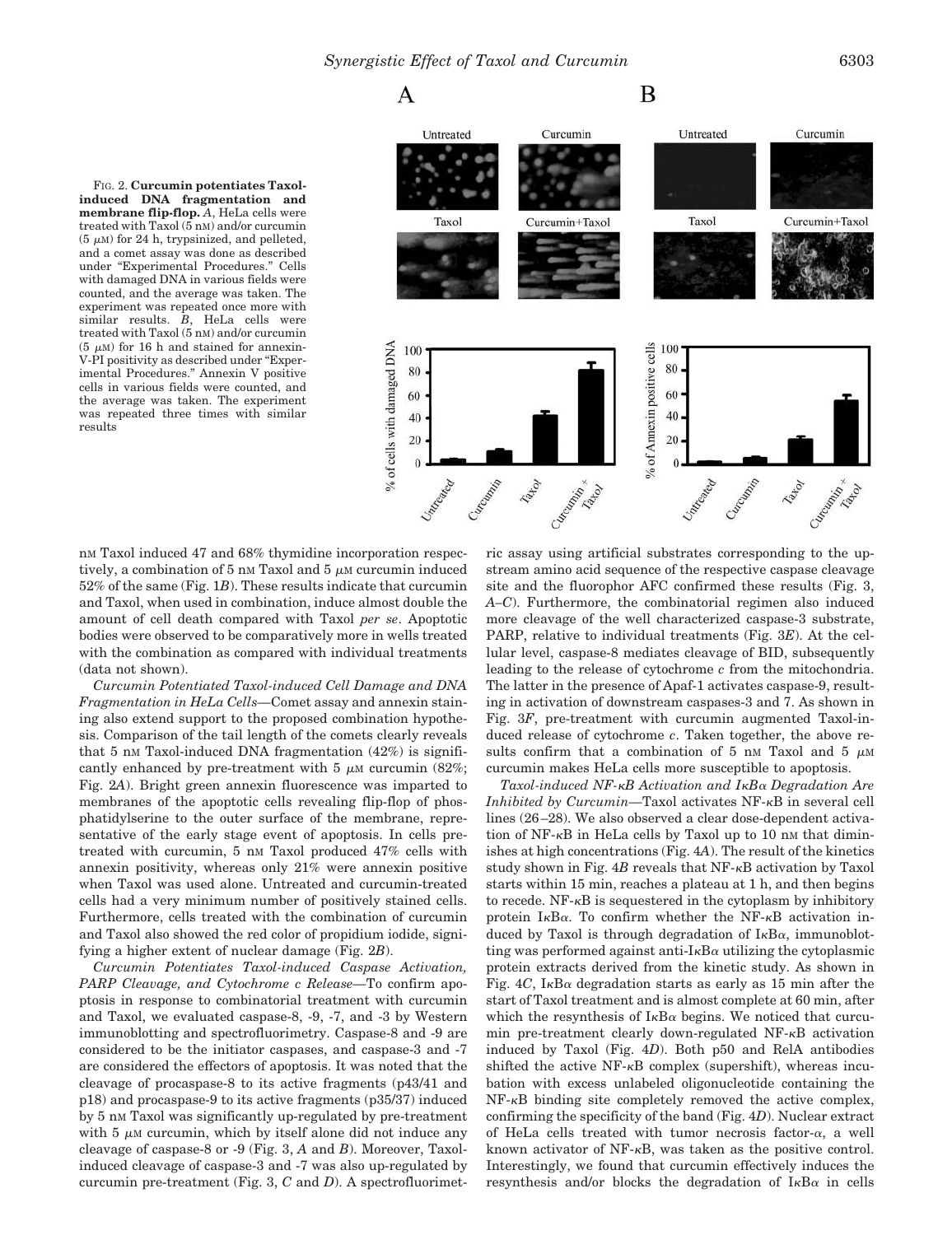



treated with Taxol and curcumin (Fig. 4*E*), possibly by curcumin-mediated inhibition of IKK (Fig. 4*F*). These results confirm that lower concentrations of Taxol induce  $NF - \kappa B$  in HeLa cells through the degradation of  $I_{\kappa}B_{\alpha}$  and that curcumin inhibits it by blocking degradation and/or inducing resynthesis of the inhibitory protein  $I_{\kappa}B_{\alpha}$ .

*Curcumin Does Not Sensitize Taxol-induced Apoptosis in Normal Cervical Cells, Human 293 Cells, and HeLa-IB Cells—*To study the effect of Taxol and curcumin on normal cervical cells, we evaluated their sensitivity toward Taxol (1– 100 nm) and curcumin (1–10  $\mu$ m) by MTT and [<sup>3</sup>H]thymidine incorporation assays. Comparison of the cell viability revealed that Taxol, up to 100 nm, and curcumin, up to 50  $\mu$ m, was non-toxic to normal cells. Apparently none of the combination doses of Taxol and curcumin examined induced any synergistic effect in normal cervical epithelial cells as assessed by MTT (data not shown) and thymidine incorporation assays (Fig. 5*A*). Thus far, Taxol  $(1-5000 \text{ nm})$  could not activate NF- $\kappa$ B in these cells whereas, on the contrary, it readily activated  $NF-\kappa B$  in HeLa cells (Fig. 5*B*).

We also studied the combined effect of Taxol and curcumin in human 293 cells in which  $NF-<sub>K</sub>B$  is down-regulated by Taxol (29) and, predictably, did not find any synergistic effect for

Taxol and curcumin in inhibiting DNA synthesis. Whereas 5 and 10 nm Taxol induced 29 and 55% cytotoxicity, respectively, in these cells, a combination treatment of 5 nm Taxol and 5  $\mu$ M curcumin produced only 30% cytotoxicity, which is almost the same as that by 5 nm Taxol (Fig. 5C). Interestingly, Taxol (up to 1000 nm) could not activate  $NF-\kappa B$  in human 293 cells either (Fig. 5*D*). These observations also suggest that the sensitization of Taxol-induced apoptosis by curcumin may be through the down-regulation of  $NF - \kappa B$ .

To confirm the role of  $NF - \kappa B$  in disrupting signaling through the survival pathway leading to cell death, we inactivated  $NF-\kappa B$  by stably transfecting HeLa cells with pcDNA3-I $\kappa B\alpha$ , a double mutant of  $I_{\kappa}B_{\alpha}$ , which lacks the serine residues that are essential for  $I_{\kappa}B_{\alpha}$  phosphorylation and NF- $_{\kappa}B$  activation. We isolated the stable clones, confirmed  $I<sub>K</sub>B<sub>\alpha</sub>$  overexpression by Western immunoblotting, and selected clone 3 with maximum expression (Fig. 5*E*) for further studies. HeLa cells transfected with the empty vector pcDNA3 (HeLa-Neo) were used as control. Curcumin pre-treatment  $(5 \mu M)$  brought down the viability of Taxol-treated (5 nM) HeLa-Neo cells from 83 to 63%, although it did not produce any effect in  $HeLa-I<sub>K</sub>B<sub>\alpha</sub>$ -transfected cells. However,  $I_{\kappa}B_{\alpha}$  transfection itself sensitized the cells to Taxol-induced apoptosis (Fig.  $5F$ ). I<sub>K</sub>B $\alpha$  transfection highly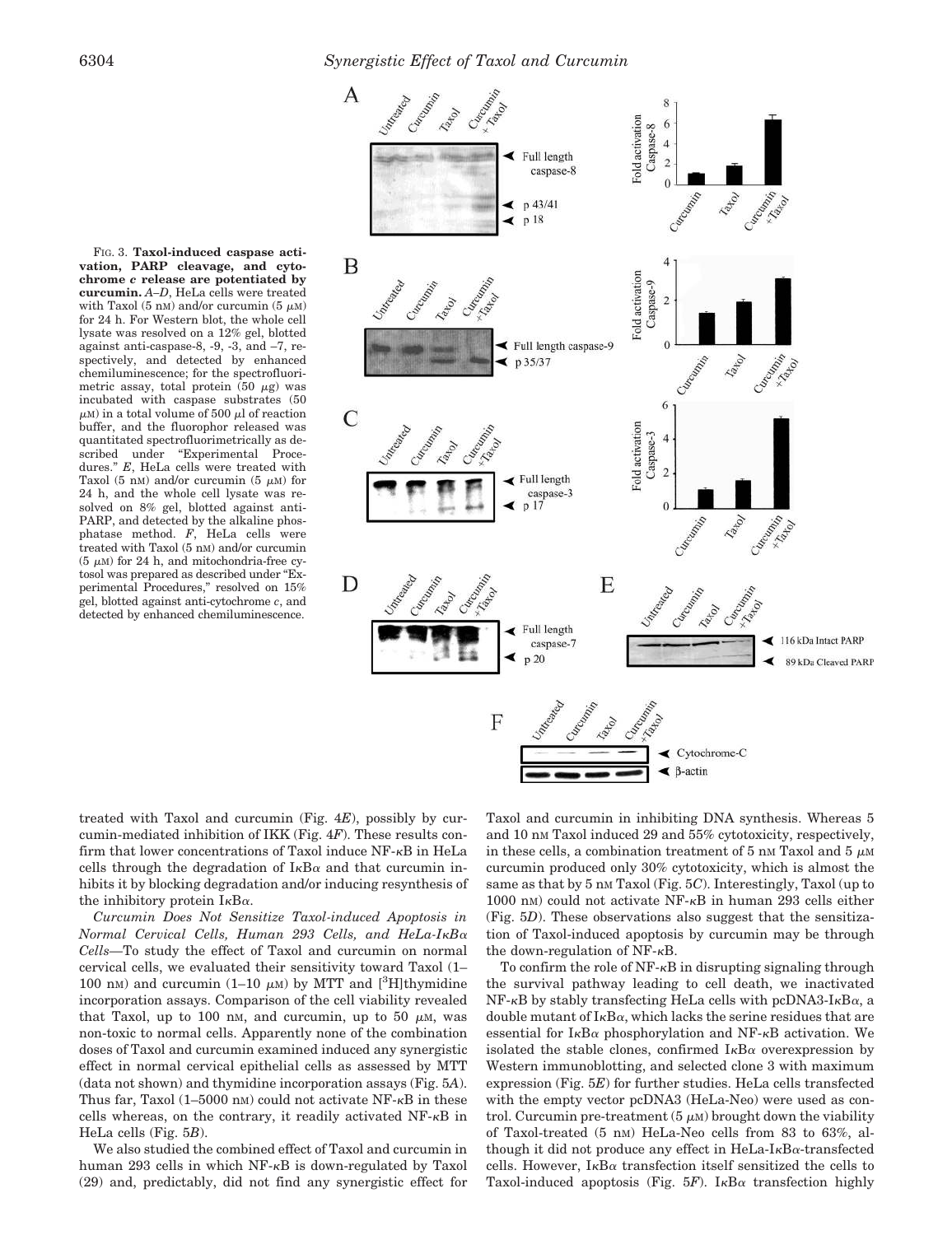*Synergistic Effect of Taxol and Curcumin* 6305

FIG. 4. **Curcumin inhibits Taxol-induced NF-B activation and IB degradation.** *A*, HeLa cells were treated with Taxol (0–5000 nM), nuclear extracts were prepared, and EMSA was done as described under "Experimental Procedures." *B*, cells were treated with 5 nM Taxol for different time intervals (0–240 min), nuclear extracts were prepared, and EMSA was done as described under "Experimental Procedures." *C*, cytosol collected from the above experiment was blotted for  $I \kappa B \alpha$ . *D*, HeLa cells were treated with Taxol (5 nM) and/or curcumin  $(5 \mu M)$  for 1 h. Nuclear extracts were prepared, and EMSA was done as described under "Experimental Procedures." The nuclear extracts from Taxol-stimulated cells were also incubated with either Rel A or p50 antibody or unlabeled oligo. Cells treated with 0.1 nM tumor necrosis factor were kept as a positive control. The *arrowhead* indicates the positions of the active DNA binding complex of NF- $\kappa$ B. *E* and *F*, cytosols of control cells and those treated with Taxol and/or curcumin from the above experiment were collected and blotted against anti-I $\kappa$ B $\alpha$  and anti-phospho-IKK, respectively.



sensitized HeLa cells to Taxol-induced caspase activation and PARP cleavage, supporting our data from MTT assay. Moreover, no further enhancement of caspase activation was induced by curcumin pre-treatment (Fig. 5, *G* and *H*). These results clearly demonstrate that curcumin potentiates Taxolinduced apoptosis through the down-regulation of  $NF - \kappa B$ .

*Curcumin Pre-treatment Inhibits Taxol-induced Akt Activation in HeLa Cells, whereas Normal Cells Are Unaffected—*The involvement of Akt, a survival signal that in many cases is regulated by NF- $\kappa$ B (30, 31), was also investigated. Dose-dependent phosphorylation was observed at lower concentrations of Taxol that gradually declined after 10 nM (Fig. 6*A*). Curcumin pretreatment almost completely abolished the phospho*-*Akt band in the combination, indicating a possible role for Akt in the synergistic effect of Taxol and curcumin (Fig. 6*B*). However, similarly as with  $NF-\kappa B$ , Akt also was not activated by Taxol in normal cervical cells (Fig. 6*C*). These results indicate a possible role for Akt in chemosensitization of Taxol-induced apoptosis.

*Sensitization of Taxol-induced Apoptosis by Curcumin Is Independent of Tubulin Polymerization and Cell Cycle Arrest—*To examine whether curcumin is also influencing the ability of Taxol to stabilize microtubules by disrupting the dynamic equilibrium between soluble tubulin dimers and their polymerized form (6), we isolated the insoluble polymerized tubulin and the soluble non-polymerized tubulin from HeLa cells treated with Taxol and/or curcumin and immunoblotted against anti- $\beta$ -tubulin. In the absence of Taxol, the majority of tubulin was found in the soluble non-polymerized form, whereas the amount of insoluble polymerized tubulin was increased upon Taxol treatment as reported earlier (32). Curcumin did not induce any change in the amount of soluble or insoluble tubulin when treated alone or with Taxol (Fig. 7*A*). The role of Cdc2, which plays a critical role in Taxol-induced cell cycle arrest, was also investigated in this context. We could not observe any significant effect for curcumin on the up-regulation of Cdc2 by Taxol either (Fig. 7*B*).

Taken together, these results indicate that curcumin poten-

tiates Taxol-induced apoptosis through a pathway that is independent of cell cycle arrest and tubulin polymerization. Our study also suggests that this synergistic effect is at least partly, if not fully, regulated by  $NF-<sub>K</sub>B$  and Akt. A model for the regulation of Taxol-induced apoptosis by curcumin incorporating the contributions of the present study is given in Fig. 8.

## DISCUSSION

The primary mechanism of the action of Taxol is attributed to its ability to bind to microtubules and prevent their assembly, causing cells to arrest in the  $G_2/M$  phase and thereby blocking cell cycle progression (6). Although this explains the underlying mechanism of Taxol-mediated growth arrest, its efficacy exceeds that of conventional microtubule-disrupting agents, suggesting that additional cellular effects may be operating via pathways independent of mitotic arrest (33, 34). Our results also support this notion. We observed a dose-dependent cytotoxic effect by Taxol in HeLa cells, which was potentiated by pre-treatment with  $5 \mu M$  curcumin. We provide herein proof of the principle of curcumin pre-treatment augmenting membrane flip-flop, caspase activation, PARP cleavage, and cytochrome *c* release by Taxol. Throughout the present study we did not see a noticeable apoptosis induction by curcumin alone (5  $\mu$ M), even though we noticed induction of all of the above-mentioned apoptotic parameters by curcumin at a higher concentration of 25  $\mu$ M (21).

Tumor cells often evade apoptosis by overexpressing antiapoptotic proteins such as Bcl-2,  $NF-\kappa B$ , Akt, etc., which give them a survival advantage (35–37). Some conventional chemotherapeutic drugs in low concentrations cause up-regulation of survival signals, thereby necessitating increment of the effective dose of treatment. We have previously reported the protective effect of  $NF-\kappa B$  against apoptosis (18). Taxol activates  $NF-\kappa B$  in several cell systems, probably through the principal kinase IKK- $\beta$  (26). On the contrary, curcumin promotes apoptosis reportedly by interfering in cell survival signaling pathways  $(17, 21, 38, 39)$ . It inhibits the NF- $\kappa$ B pathway at a step before  $I<sub>K</sub>B$  phosphorylation (17) by inhibiting IKK activity,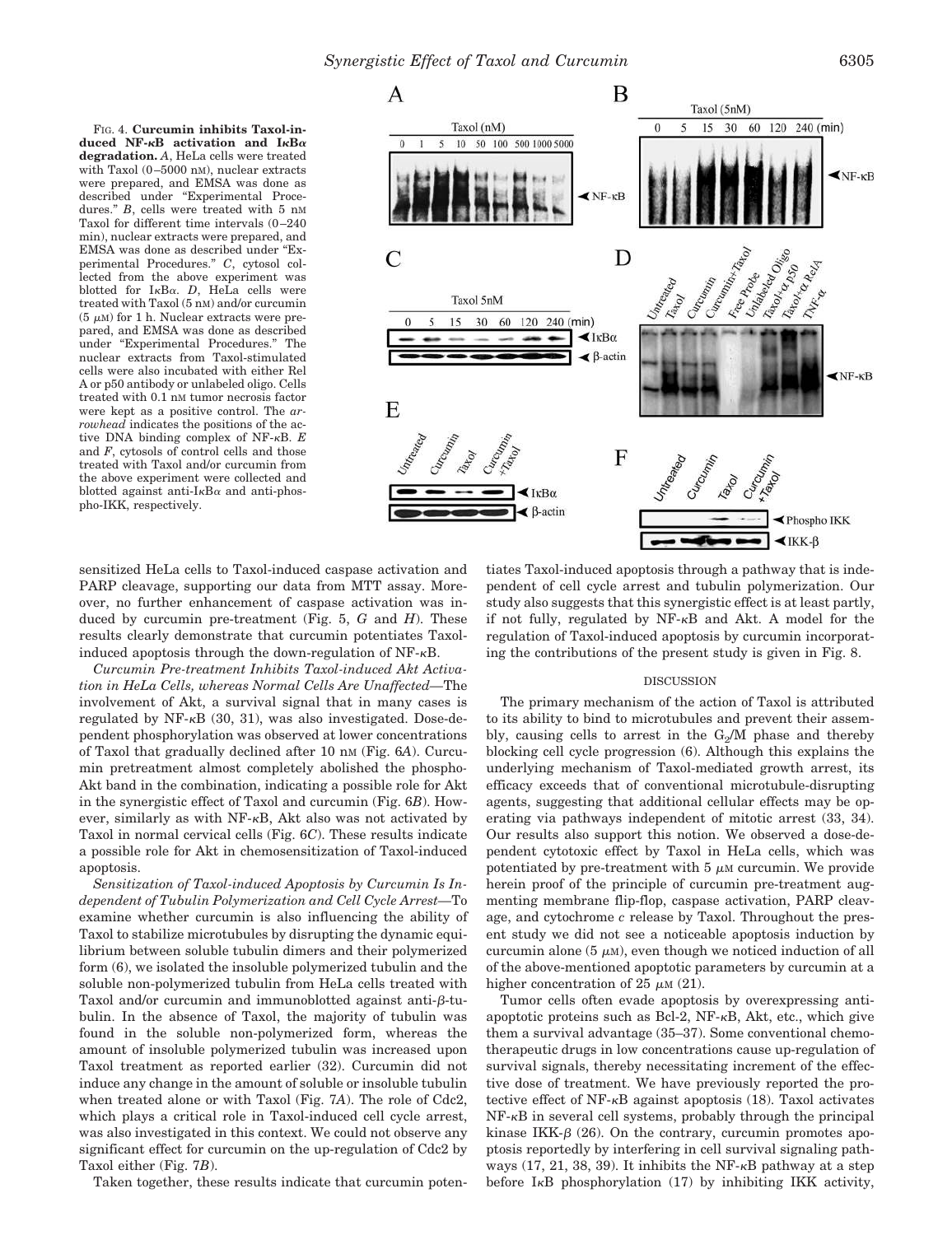

FIG. 5. **Curcumin does not sensitize Taxol-induced apoptosis in normal cervical cells, human 293 cells, or HeLa-IB cells.** *A*, normal cervical cells were treated with Taxol and/or curcumin as indicated for 24 h, and [3H]thymidine incorporation was determined as described under "Experimental Procedures." *B*, normal cervical cells were treated with Taxol (0–5000 nM), nuclear extracts were prepared, and EMSA was done as described under "Experimental Procedures." The nuclear extracts of HeLa cells treated with 5 nM Taxol were loaded as a positive control. *C*, human 293 cells were treated with Taxol and/or curcumin as indicated for 24 h, and [3H]thymidine incorporation was determined as described under "Experimental Procedures." *D*, human 293 cells were treated with Taxol (0-1000 nM), nuclear extracts were prepared, and EMSA was done as described under "Experimental Procedures." Nuclear extracts of HeLa cells treated with 5 nM Taxol were loaded as a positive control. *E*, HeLa cells were transfected with pcDNA3 vector or the pcDNA3-I<sub>KBa</sub> construct using a calcium phosphate transfection kit, and the G418-resistant clones were selected as described under "Experimental Procedures." Cell lysates from the vector-transfected HeLa-Neo cells and the different clones of HeLa-I<sub>K</sub>B<sub>α</sub> cells were immunoblotted for I<sub>K</sub>B<sub>α</sub> and β-actin. *F*, HeLa-Neo and HeLa-I<sub>K</sub>B<sub>α</sub> cells were treated with Taxol and/or curcumin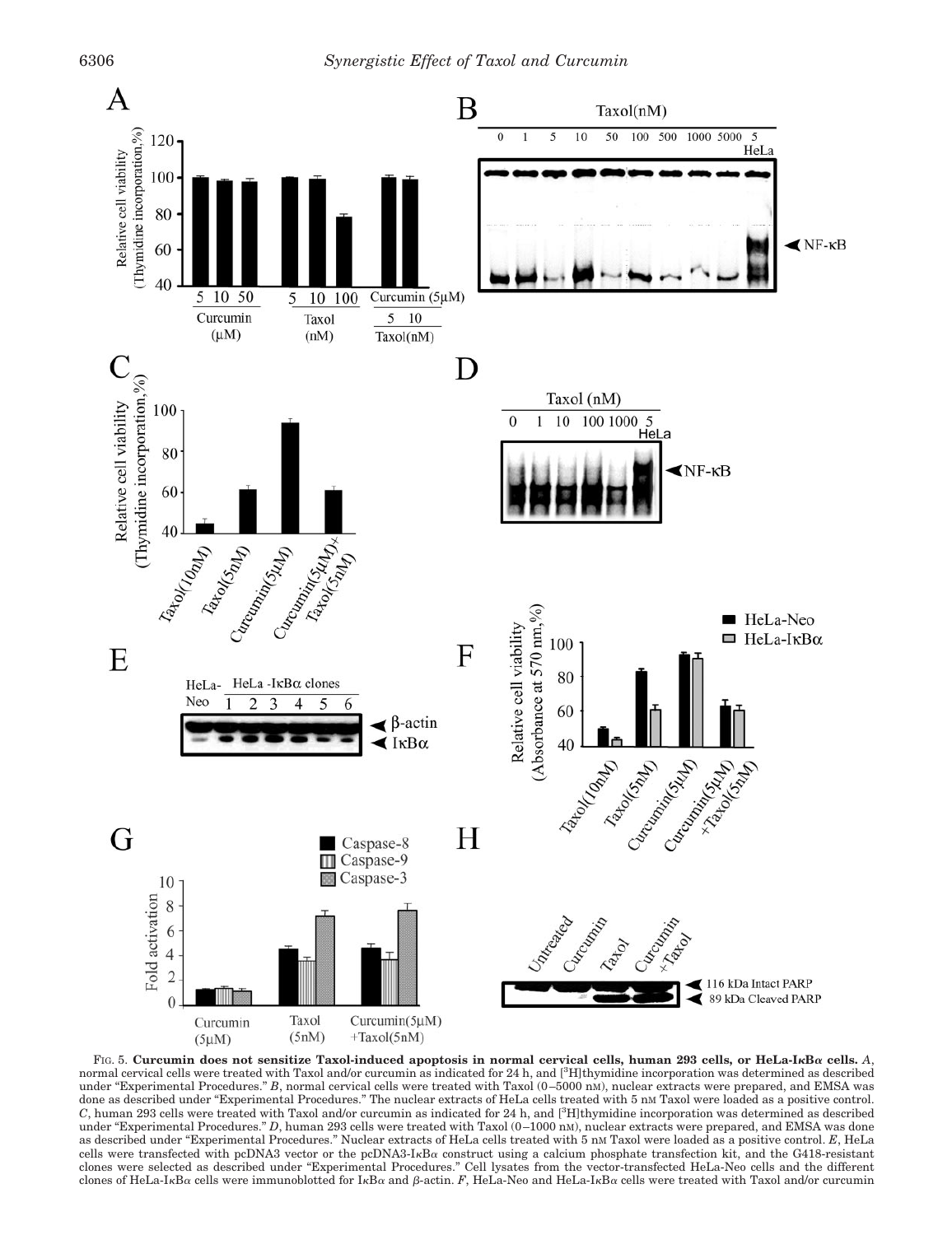

FIG. 6. **Taxol-induced Akt activation is down-regulated by curcumin in HeLa cells, whereas normal cells remain unaffected.** *A*, HeLa cells were treated with Taxol  $(0-100 \text{ nm})$  for 1 h, and the whole cell lysate was resolved on 10% gel and blotted against phospho*-*Akt serine 473. *B*, HeLa cells were treated with Taxol (5 nM) and/or curcumin (5  $\mu$ M) for 1 h, and the whole cell lysate was resolved on a 10% gel and blotted against phospho*-*Akt serine 473. *C*, normal cervical cells were treated with Taxol (0-100 nm) for 1 h, and whole cell lysate was resolved on a 10% gel and blotted against phospho*-*Akt serine 473. Cell lysates of HeLa cells treated with 5 nM Taxol were loaded as a positive control.

probably via a NIK-IKK signaling complex (40). Several research groups, including ours, have reported that curcumin inhibits  $NF-\kappa B$  activation induced by various agents (17, 18, 41). In the present study we observed that Taxol-induced  $NF-\kappa B$  activation in HeLa cells is down-regulated by curcumin, which mechanistically may be contributing to the sensitization of HeLa cells to Taxol-induced apoptosis. Interestingly, Taxol *per se* could not activate NF- $\kappa$ B in normal cervical cells or in human 293 cells in which Taxol down-regulates  $NF-<sub>K</sub>B$ . This highlights the possible reason for the absence of a synergistic effect in these cells. The involvement of this mechanism was further confirmed when we could not find any synergistic effect in HeLa-I<sub>K</sub>B $\alpha$  cells even though they became sensitive to lower concentrations of Taxol, supporting our earlier studies (23). As we have used a non-toxic concentration of curcumin in this study, an additive effect in terms of cytotoxicity of both the compounds cannot be expected.

Studies published previously describe Taxol as an activator of Akt, a serine/threonine protein kinase and a downstream target of phosphoinositide 3-kinase (42, 43). We observed downregulation of Taxol-induced Akt activation by curcumin in HeLa cells. Many workers have shown that Akt suppresses apoptosis by activating  $NF-\kappa B$  (30, 31). According to a recent report, treatment with LY294002, a specific inhibitor of phosphoinositide 3-kinase, resulted in enhancement of Taxol-induced cytotoxicity followed by suppression of  $NF - \kappa B$  transcriptional activity, indicating that  $NF-<sub>K</sub>B$  may be the crucial intermediary step connecting Akt to the intrinsic susceptibility of cancer cells to chemotherapeutic agents (44). Inhibition of Akt by curcumin and its derivatives is also known (38, 45, 46). But whether Taxol-induced up-regulation and curcumin-induced down-regulation of Akt is regulated only through  $NF - \kappa B$ is neither clear from these studies nor from ours. However, several studies have shown that Taxol directly activates the



FIG. 7. **Sensitization of Taxol-induced apoptosis by curcumin is independent of tubulin polymerization and cell cycle arrest.**  $A$ , HeLa cells were treated with Taxol (5 nM) and/or curcumin (5  $\mu$ M) for 24 h, and polymerized and non-polymerized tubulin were isolated as described under "Experimental Procedures" and resolved on a 10% gel and blotted against anti- $\beta$ -tubulin and anti- $\beta$ -actin. *B*, HeLa cells were treated with Taxol  $(5 \text{ nm})$  and/or curcumin  $(5 \mu\text{M})$  for 1 h, and whole cell lysate was resolved on a 10% gel and blotted against anti-Cdc2.

survival pathways such as Bcl-2, Akt, Cox-2, mitogen-activated protein kinase, etc.  $(42, 47, 48)$  independently of NF- $\kappa$ B. Moreover, Taxol did not induce Akt activation in normal cells, which also may be a contributing factor for the absence of synergistic effect of Taxol and curcumin in these cells. Furthermore, control experiments indicate that curcumin alone did not lead to apoptosis but that it is the pretreatment that caused sensitization, leading to down-regulation of  $NF-<sub>K</sub>B$  and Akt, augmenting apoptosis.

Some retinoids have been reported to have synergistic cytotoxic effects with Taxol independent of tubulin polymerization (49). To see whether curcumin is inducing any cell cycle-specific effects and influencing the tubulin polymerization induced by Taxol in HeLa cells, we examined the level of polymerized and non-polymerized tubulin in cells exposed to curcumin and/or Taxol. Our results indicate that curcumin does not interfere with the tubulin-polymerizing action of Taxol at the investigated concentration (5  $\mu$ M), although Holy (50) observed disruption of mitotic spindle structure and induction of micronucleation by curcumin at a higher concentration (25  $\mu$ M). Up-regulation of the cell cycle protein Cdc2 by Taxol plays a critical role in Taxol-induced mitotic arrest (51). We did not observe any noticeable effect of curcumin on Taxol-induced Cdc2 synthesis, even though Jaiswal *et al.* (52) have reported a slight down-regulation of Cdc2 by curcumin at a higher concentration (20  $\mu$ M). These results lead to the conclusion that the synergistic effect of Taxol and curcumin in inducing apoptosis in cervical cancer cells follows a pathway that is independent of tubulin polymerization and cell cycle arrest, at least at lower concentrations of curcumin.

Whether curcumin can regulate Taxol-induced activation of other antiapoptotic factors is not yet known, although curcumin inhibits some of these factors in several cell systems (38, 39, 53). Further studies are in progress in our laboratory to delineate the role of these proteins in the execution of the synergistic effect by Taxol and curcumin. In conclusion, this study unravels important mechanism-based knowledge with

as indicated and incubated for 24 h, and the cell viability was assessed by the MTT assay as described under "Experimental Procedures." *G*, HeLa-IkB $\alpha$  cells were treated as indicated for 24 h. Total protein (50  $\mu$ g) was incubated with a caspase-8, -9, or -3 fluorimetric substrate (50  $\mu$ M) in a total volume of 500  $\mu$ l of reaction buffer, and the fluorophor released was quantitated spectrofluorimetrically as described under "Experimental" Procedures." *H*, HeLa-I<sub>K</sub>B<sub> $\alpha$ </sub> cells were treated with Taxol (5 nM) and/or curcumin (5  $\mu$ M) for 24 h, and the whole cell lysate was resolved on 8% gel and blotted for PARP.